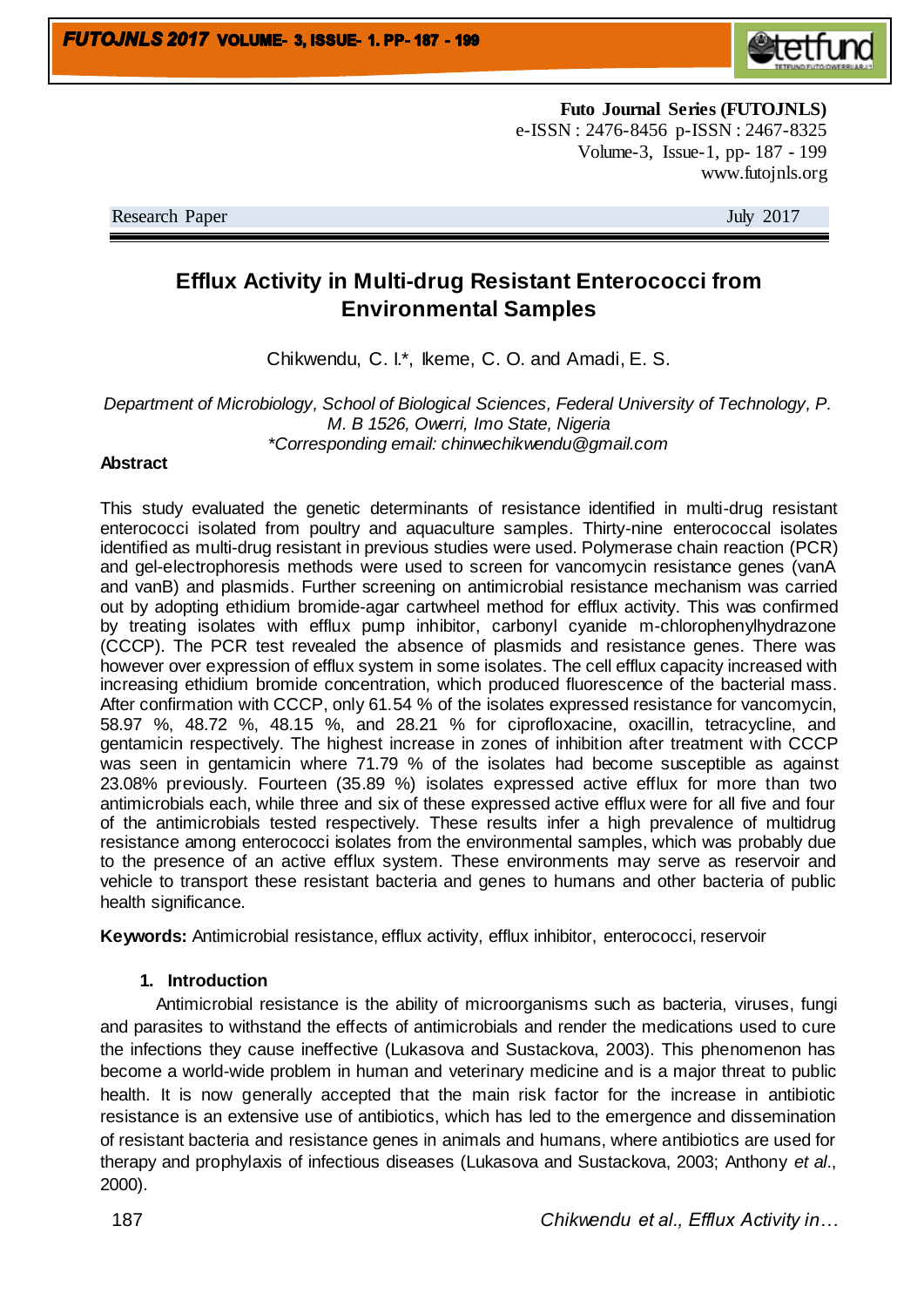Most of the antibiotics used for agricultural purposes are only partially metabolized by animals and are then discharged through fecal contents either into sewage disposals or directly into rivers near animal farms. Consequently, the antibiotics used in agriculture are responsible for the increase in the prevalence of multiple antibiotic resistance (MAR) in animal farming and aquatic environments and may be directly linked to the antibiotic resistance problems in humans either via direct contact or through the food chain (Rho *et al*., 2011). The nutritive and therapeutic antibiotic treatment of farm animals amounts to a half of the world's antibiotic output and has also resulted in antibiotic-resistant bacteria (Dzidic *et al.,* 2008). Evidence is accumulating to support the hypothesis that antibiotic-resistant bacteria from poultry, pigs and cattle enter the food supply, can be found in human food, colonize human digestive tract and transfer resistance genes to human commensals (Dzidic *et al.,* 2008; Silbergeld *et al*., 2008).

Antimicrobial resistance in bacteria may emerge by one of several pathways: a bacterium of a normally susceptible species might become resistant by mutation or acquisition of new genes. Some bacterial species are normally and inherently resistant to certain antibiotics whereas others are susceptible. Susceptibility has three requirements: a target for reaction, a mechanism for transport into the cell before the antibiotic action takes place and absence of enzymes that could inactivate or modify the antibiotic. A change in any of these prerequisites could render an antibiotic-susceptible bacterium resistant to the drug (Lukasova and Sustackova, 2003).

Active efflux, an important component of bacterial resistance to most classes of antibiotics is mediated by efflux pumps, which are membrane-associated active transporters promoting the extrusion of toxic compounds, including antibiotics, from the cells (Zechini and Versace, 2009). Efflux pumps reduce the accumulation of antibiotics inside of the bacterial cells, and the slow phase in which the process of antibiotic efflux takes place provides sufficient time for the bacterium to adapt to the antibiotics and become resistant through mutations or alteration of antibiotic targets (Kumar and Varela, 2012). Efflux pumps are known to affect all classes of antibiotics, especially the macrolides, tetracyclines and fluoroquinolones because these antibiotics inhibit different aspects of protein and DNA biosynthesis and therefore must be intracellular to exert their effect (Dzidic *et al.,* 2008).

Enterococci are among the most antibiotic resistant bacterial pathogens known. For reasons not well understood, they appear to have served as a key collection point for a wide variety of antibiotic resistance determinants, and they disseminate these to other species. According to Miller *et al.,* (2014), multidrug resistant enterococci have developed resistance to almost all antimicrobials currently in use in clinical practice, by applying a wide array of genetic strategies including over expression of efflux pumps that promotes their survival.

This paper reports the possible involvement of active efflux systems in reduced susceptibility to gentamicin, oxacillin, tetracycline, ciprofloxacin and vancomycin antibiotics among resistant enterococcal isolates from chicken and aquaculture samples.

#### **2. Materials and Method**

## **2.1. Isolation and Identification**

Thirty-nine antimicrobial resistant enterococci isolates from poultry and fish ponds in previous studies were used (Ikeme *et al.,* 2015, Chikwendu *et al.,* 2017). The isolates were cultured on Slanetz and Bartley agar (Oxoid, CM UK) at  $44^{\circ}$ C for 48 h and identified based on the morphological characteristics. Enterococci appeared as typical red or pink colonies on Slanetz and Bartley agar. Isolates were preliminarily grouped based on their morphology, ability to grow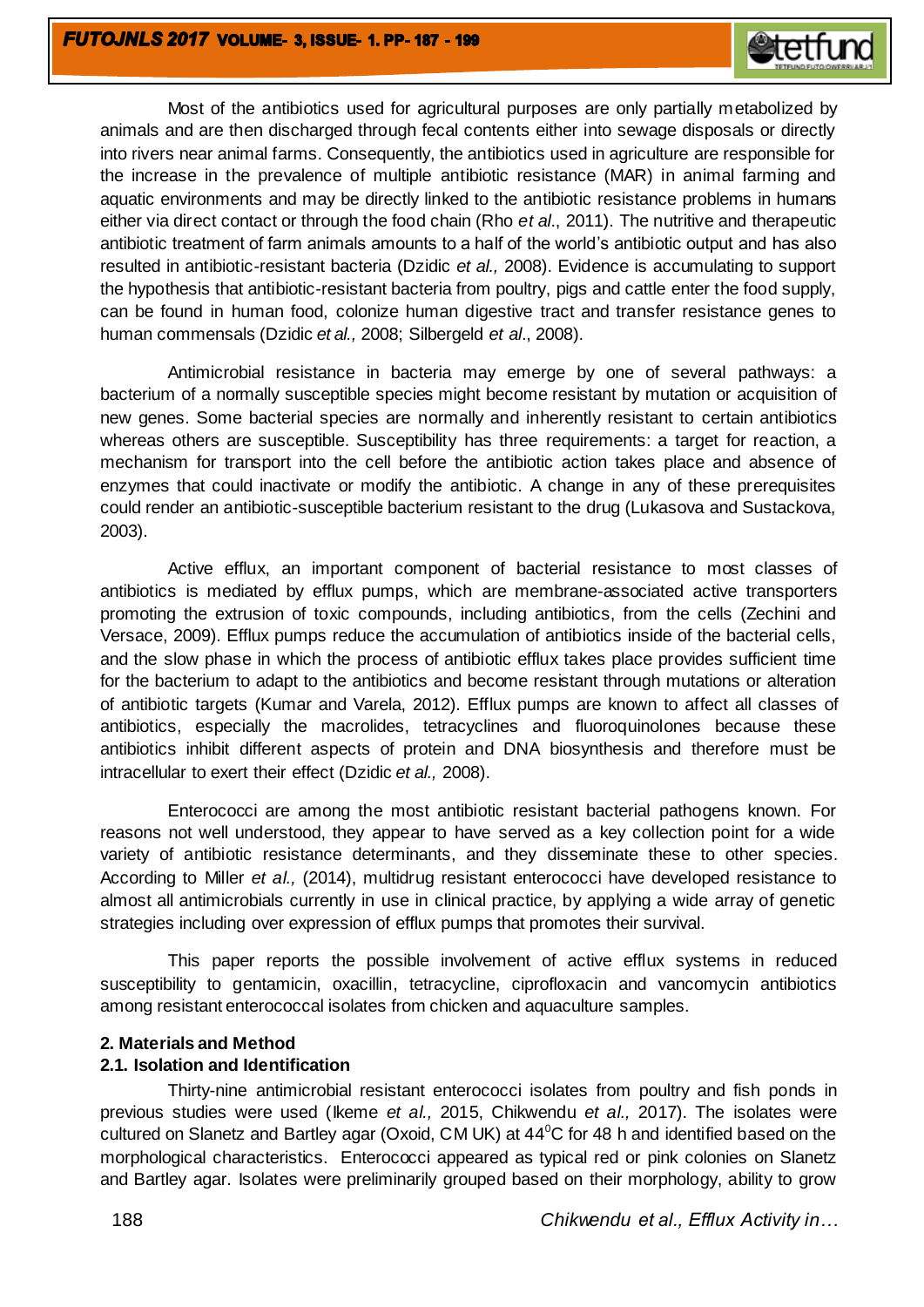in the presence of triphenyltetrazolium chloride (TTC) and in the presence of 40 % bile salt, motility, catalase production, hemolysin production, pigmentation, growth at 10°C, 45°C and growth in 6.5% NaCl. The second step was identification of enterococci species following the recommendations of Manero and Blanch, (1999) by using their fermentation properties on sucrose, mannitol, arabinose, lactose, glucose, maltose, and sorbitol.

### **2.2. Antibiotic susceptibility testing**

Antibiotic susceptibility testing was conducted on isolates using 10 antibiotics belonging to seven antibiotic classes. All isolates were tested for susceptibility to different antimicrobials using the Kirby-Bauer disk diffusion method as described by the National Committee for Clinical Laboratory Standard Guidelines (CLSI, 2007) and Bauer *et al*., (1966). Each of the Enterococci isolate was inoculated into nutrient broth overnight at 37°C before testing. The turbidity of the actively growing culture was adjusted to correspond with that of a barium sulphate (0.5 McFarland standards) standard. Subsequently 0.1 ml of the nutrient broth culture was inoculated onto Mueller Hinton agar plates (90mm diameter disposable petri dishes) and spread over the surface with sterile cotton swabs. The antibiogram consisted of 10 antibiotics (Oxoid, CM UK) encompassing seven antibiotic classes: penicillin (oxacillin-OXA, penicillin G-PEN), glycopeptides (vancomycin-VAN), fluoroquinolone (ciprofloxacin-CIP), macrolide (erythromycin-ERY), streptogramin (quinipristine-dalfopristine-Q/D), aminoglycoside (streptomycin-STR, kanamycin-KAN, gentamicin-GEN) and tetracycline (tetracycline-TET) were then placed on the surface of each plate by means of antibiotic disk dispenser. Five discs were placed in each petri dish. Within 15 minutes of the application of the discs, the plates were inverted and incubated at 37°C. After 18 h of incubation, inhibition zone diameters were measured using a transparent ruler and correlated into sensitive (S), or resistant (R) based on the guidelines of the Clinical Laboratory Standards Institute (CLSI, 2007).

## **2.3. Molecular Characterization**

#### **2.3.1. Plasmid Isolation**

Two methods were employed for each isolate. Plasmid extraction was carried out using the method described by Ehrenfeld and Clewell (1987) and Zhou *et al*., (1990) with slight modification. Pure isolates were inoculated on nutrient agar and incubated. The grown cells were suspended in 300 μl of STET solution (100 mM sucrose-50 mM, tris hydrochloride (pH 8)-10 mM, EDTA) and homogenized using thermo mixer buffer of the shaker for 15 min at  $37^{\circ}$ C. 15 µ of lysozyme (10 µg/ml) was added and mixed immediately by vortexing for 5 sec. The eppendorf tubes were incubated for 5 min at  $37^{\circ}$ C in an incubator. The tubes were placed in a boiling water bath for 1 min at 99 $\mathrm{^0C}$  and then centrifuged at maximum speed (14,000 rpm) in a micro-centrifuge for 15 min at 4°C. The supernatant containing plasmid was transferred promptly in new eppendorf tubes, and then 200 µl of isopropanol was added in the supernatant and mixed by inverting the tube 4 - 6 times. It was incubated in the freezer for 30 min and centrifuged at maximum speed (14,000 rpm) for 15 min. The supernatant was discarded completely and 500 μl of 70% ethanol was added to the pellets. The tubes were closed, inverted several times and centrifuged at 14,000 rpm (maximum speed) for 10 min. The supernatant was discarded, blotted and dried. The plasmid DNA was then dissolved in 50 μl TE- (Tris hydrochloride 10 mM, EDTA 1 mM) (pH 8.0) and stored at  $4^{\circ}$ C.

The second method described by Zhou *et al*., (1990) was adopted which involves the use of TENS solution (Tris 25 mM, EDTA 10 mM, NaOH 0.1 N and SDS (sodium dodecyl sulphate) -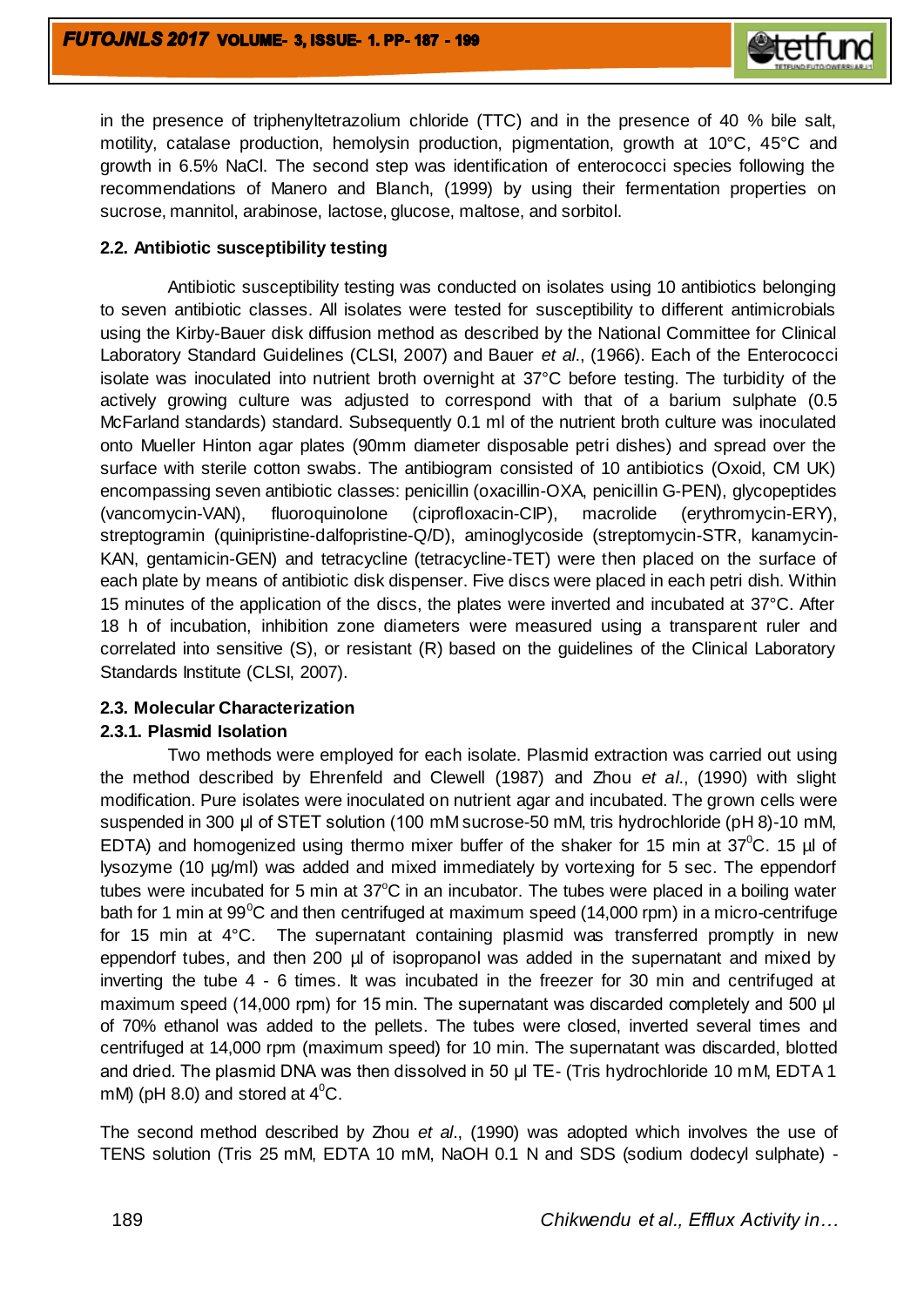

0.5%) instead of STET solution. The plasmid DNA were electrophoresed through a 0.8%% agarose gel stained with ethidium bromide for 40 min at 80V and photographed under UV light.

#### **2.3.2. Enterococcal DNA Extraction**

DNA extraction was carried out using the method described by Li *et al*., (2003). Pure isolates were inoculated on nutrient agar and incubated overnight at  $37^{\circ}$ C. Eppendorf tubes (1.5 ml) were labeled appropriately and 1 ml of sterile water was dispensed into them. The grown cells were suspended in 1 ml of DNase-RNase-free distilled water and vortexed. The cell suspension was centrifuged for 5 min at 14,000 rpm. The supernatants were discarded carefully and blotted on the paper towel provided. The pellets were resuspended in 200 µl DNase-RNase-free distilled water by vortexing to homogenize the pellets. The cell suspension was heated at 100 $^{\circ}$ C for 10 min and then centrifuged at 14,000 rpm for 5 min. The supernatants were carefully transferred to a new microcentrifuge tube by gentle aspiration using a micropipette and then chilled immediately on ice. An aliquot of 1.5 ml of the supernatant was used as the template DNA in the polymerase chain reaction (PCR) and this was quantified using a NanoDrop® ND-1000 UV–Vis Spectrophotometer (Wilmington, DE, USA) (Ash and Page, 2010).

#### **2.3.3. Detection of the** *Van* **Genes using PCR**

Genes encoding the vancomycin-resistance determinants *vanA* and *vanB* were investigated by PCR using specific primers. Single and multiplex polymerase chain reaction (PCR) were used to screen isolates that were phenotypically resistant to vancomycin (Mac *et al*., 2003, D' Azevedo *et al.,* 2009). The PCR reaction mix (total volume of 20 μl) included 0.2 μM of each 10 pMol primer (see table 1), 1.5 µl of genomic DNA, 4 µl of 5X FIREPOL master mix (containing the following reagents: 1 U FIREPOL Taq HotStart DNA polymerase, 1X PCR Buffer, 200μM of each dNTP (four deoxyribonucleotides: dATP, dCTP, dGTP and dTTP) and 1.5 mM of MgCl<sub>2</sub>, and sterile deionized water. The primers used in this study are listed in Table 1. PCR amplification was performed using a DNA thermal cycler (Mullis, 1990). The amplification cycles were: initial preheating step at 94º for 2 min; initial denaturation step at 94ºC for 5 min; 30 cycles of amplification (denaturation 94ºC for 1 min, annealing at 54ºC for 1 min, and extension at 72ºC for 2 min); and a final extension at 72ºC for 5 min. The PCR products were electrophoresed through a 1.5 % agarose gel stained with ethidium bromide for 40 min at 100V and photographed under UV light.

| Resistance gene/<br><b>Determinant</b> | <b>Direction Primer sequence</b><br>$(5' - 3')$ | <b>Product</b><br>size (bp) | Reference                           |
|----------------------------------------|-------------------------------------------------|-----------------------------|-------------------------------------|
| vanA                                   | CATGAATAGAATAAAAGTTGCAATA<br>F.                 | 1030                        | Mac <i>et al.</i> , (2003)          |
|                                        | R<br>CCCCTTTAACGCTAATACGATCAA                   |                             |                                     |
| vanA                                   | F<br>GGGAAAACGACAATTGC                          | 732                         | D' Azevedo <i>et al.</i> , $(2009)$ |
|                                        | R<br>GTACAATGCGGCCGTTA                          |                             |                                     |
| vanB                                   | F<br>GTGACAAACCGGAGGCGA GGA                     | 433                         | Mac <i>et al.</i> , (2003)          |
|                                        | CCGCCATCCTCCTGCAAAAAA<br>R                      |                             |                                     |

#### **Table 1: Primers used in the amplification of resistance genes in isolates of enterococci**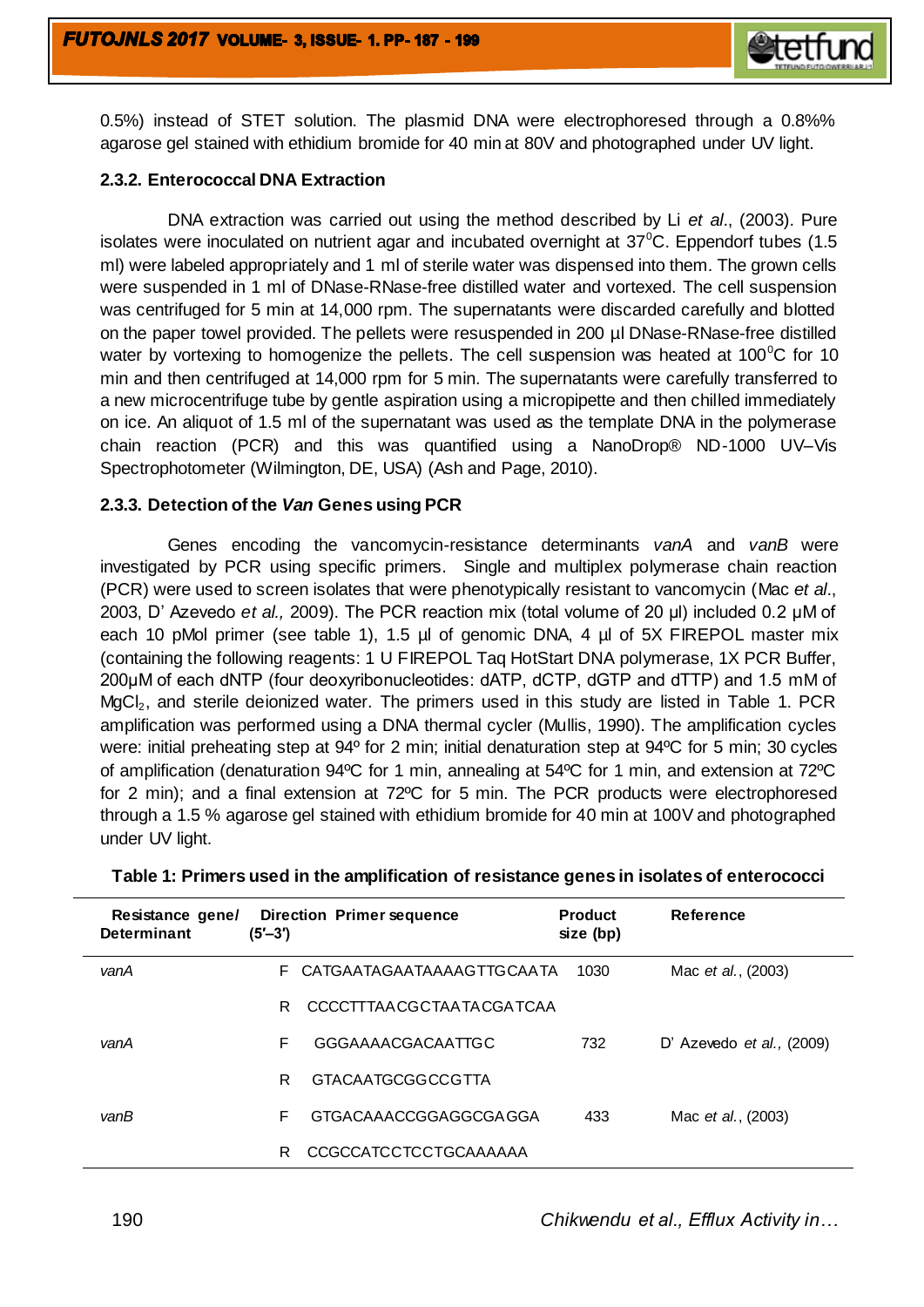

### **2.4. Evaluation of Enterococcal Efflux Activity**

The method used was the Ethidium Bromide (EtBr)-Agar Cartwheel method as reported by Martins *et al*., (2013). This method, in conjunction with the use of antibiotic-containing disks, provides an additional advantage for the easy identification and selection of colonies that differ with respect to antibiotic susceptibility and degree of efflux pump activity (Martins *et al*., 2006; 2013).

Two sets of trypticase soy agar (TSA) plates containing EtBr concentrations ranging from 0 to 2.5 mg/l were prepared fresh (same day of the experiment) and kept protected from light. Overnight cultures of the bacterial isolates to be tested were prepared in Nutrient broth and in the following day their concentration adjusted to 0.5 of a McFarland standard. The TSA plates were then divided into twelve sectors by radial lines, forming a cartwheel pattern (Figure 1). The adjusted bacterial cultures were then swabbed on the EtBr-TSA plates starting from the center of the plate to the margin and subsequently incubated at 37ºC for 16 h. After this period, the TSA plates were examined under a U.V. trans-illuminator and the minimum concentration of EtBr that produced fluorescence of the bacterial mass recorded, and the TSA plates photographed. To check for the temperature effect, an additional incubation step was performed. In this case, one of the TSA plate sets was re-incubated at 37ºC, whereas the duplicate set was incubated at 4ºC. At the end of an additional 24 h, the TSA plates were observed and photographed again and the minimal concentration of EtBr that produced fluorescence at each temperature was compared to that evident after the first incubation at 37ºC (Figure 1).

Efflux activity was confirmed by the additional determination of the zones of clearing values for selected antibiotics, known to be efflux pump substrates (tetracycline, ciprofloxacin, gentamicin, vancomycin and oxacillin*.*), in the presence of the efflux inhibitor (carbonyl cyanide 3 chlorophenylhydrazone - CCCP) which has an inhibitory effect on efflux activity.

Antibiotic susceptibility was tested with the Kirby-Bauer disk diffusion method on Mueller-Hinton agar plates (Bauer *et al*., 1966) as earlier described. Stock solutions of 1mM, 10mM and 20mM of CCCP were prepared by dissolving 1.02, 10 and 20 mg in 5 ml of 95 % ethanol and diluted to make 25, 50 and 100 µg/ml respectively. To monitor its effects on the viability of the organism, 1 mM and 20 mM of CCCP were used with 0.5 ml of each concentration being dispensed into petri dishes containing 20 ml of Mueller-Hinton agar. Gentamicin, ciprofloxacin, tetracycline, vancomycin and oxacillin antibiotic discs were used in the presence of 10 mM CCCP for the confirmation of efflux activity. The inhibition zone diameters were measured using a transparent ruler and correlated into sensitive (S), or resistant (R) based on the guidelines of the Clinical Laboratory Standards Institute (CLSI, 2007).

#### **3. Results and Discussion**

The morphological characteristics of the enterococci colonies isolated were observed based on their pattern of growth, color, odor after incubation on the appropriate media. This shows the colonial appearance of the isolates on the media. The microbiologically and biochemically positive strains not identified by sugar fermentation tests were designated as *Enterococcus* spp (Table 2). The thirty-nine (39) antimicrobial resistant enterococci isolates were identified as seventeen (17) *Enterococcus faecium*, six (6) *Enterococcus faecalis* and sixteen (16) *Enterococcus* species (Table 3).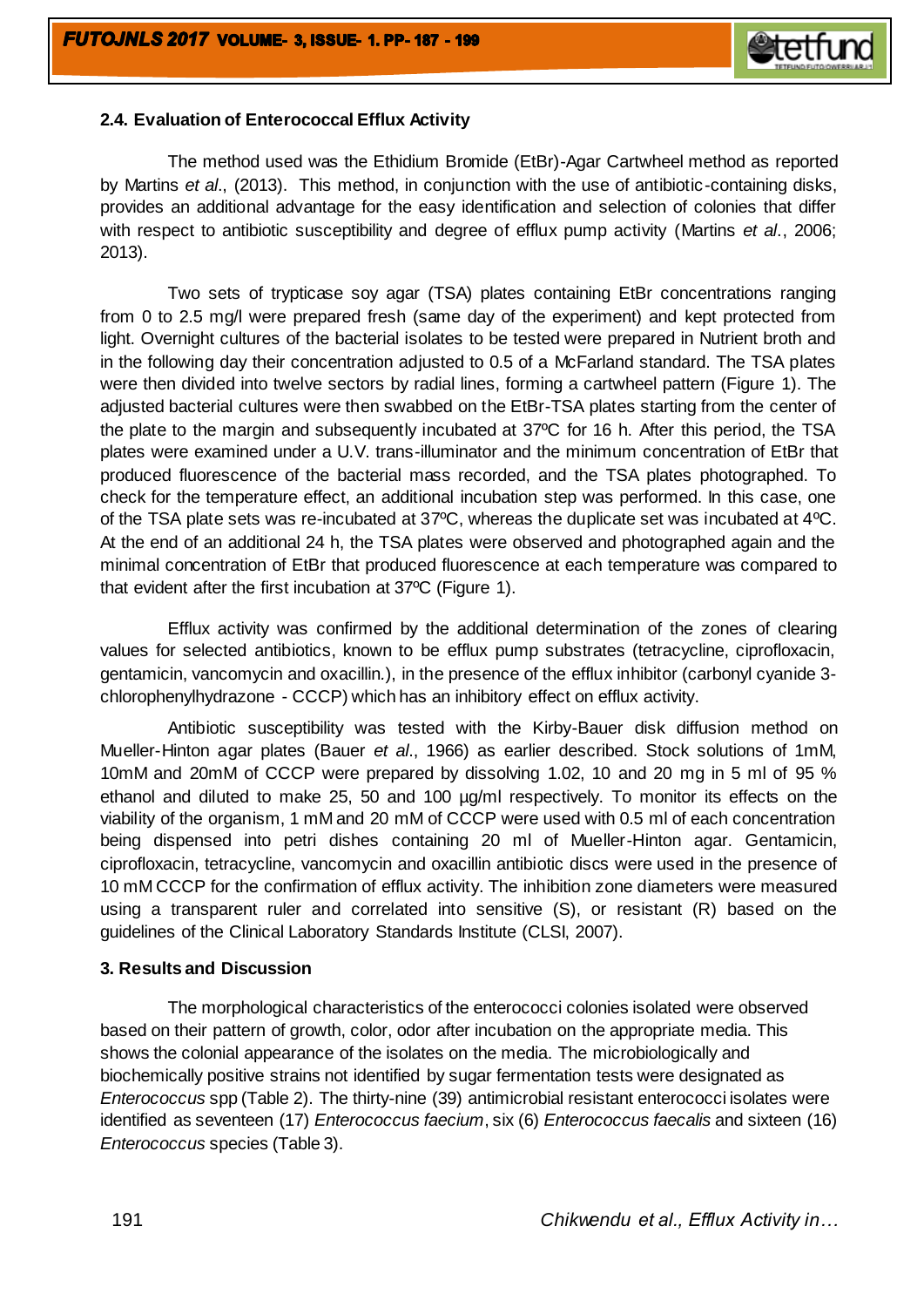Two different methods of plasmid isolation adopted revealed the absence of plasmids. This study showed the absence of *vanA* and *vanB* in the enterococci isolates from both environmental samples. Isolates from the poultry samples exhibited fifteen (15) resistance patterns while those from the aquaculture samples exhibited 18 resistance patterns indicating a wide variability in the characteristics of the enterococci isolates (Table 4).

The minimal concentration of EtBr that produced fluorescence was significantly greater at  $4^{\circ}$ C than at 37 $^{\circ}$ C, suggesting the presence of an energy-dependent pump (for example, 35% of isolates from aquaculture showed very low fluorescence at  $4^{\circ}$ C and at concentrations of 1.5 mg/ L and 2.0 mg/L). Presence of very low fluorescence was seen at concentrations ranging from 1.5 mg/L to 2.5 mg/L of EtBr. *Enterococcus faecium* showed higher frequencies both in aquaculture and poultry than in *Enterococcus faecalis.* Seventeen (17) isolates from aquaculture (7) and poultry (10) (i.e. five (5) *E. faecium*, one (1) *E. faecalis* and four (4) *E.* spp from aquaculture and four (4) *E. faecium*, two (2) *E. faecalis* and four (4) *E.* spp from poultry) showed a negative result when tested with EtBr (Table 5).

After confirmation with carbonyl cyanide 3-chlorophenylhydrazone (CCCP), fourteen (35.89%) isolates expressed active efflux for more than two antimicrobials each, while three (3) and six (6) of these expressed active efflux for all five and four of the antimicrobials tested respectively. Five (5) isolates, four from aquaculture, one (1) from poultry) showed false positive results (fluoresce in the presence of EtBr but when confirmed in the presence of CCCP, showed no increase in the zone of clearing compared to the original result) (Table 6).

Only 24 isolates (61.54 %) were resistant to vancomycin after treatment with CCCP as against 100 % of the isolates before treatment with CCCP. Also 58.97%, 48.72, 48.15 and 28.21 % of the isolates were resistant to ciprofloxacin, oxacillin, tetracycline and gentamicin respectively, after treatment with CCCP. In addition, 28 of the isolates (71.79%) were susceptible to gentamicin, shown by their increased zones of inhibition after treatment with CCCP, while 21 (53.85%), 20 (51.28%), 16 (41.02%) and 15 (38.46%) isolates were susceptible to tetracycline, oxacillin, ciprofloxacin and vancomucin after treatment with CCCP respectively. Vancomycin had the highest frequency of resistance (over expressed efflux activity) in 24 isolates while 11 (28.21%) isolates showed the lowest number of overexpressed efflux activity on gentamicin (Table 7).

Efflux pumps affect all classes of antibiotics, especially the macrolides, aminoglycosides, beta-lactam, tetracyclines and fluoroquinolones because these antibiotics inhibit different aspects of protein and DNA biosynthesis and therefore must be intracellular to exert their effect (Dzidic *et al.,* 2008). Active efflux of fluoroquinolones has also been seen in wild-type strains of *Enterococcus faecalis* and *Enterococcus faecium* (Lynch *et al*., 1997). Among gram-positive bacteria, these organisms are the most resistant to fluoroquinolones (Lynch *et al*., 1997). Also in a similar work carried out by Molale and Bezuidenhout (2016), multiple resistant *Enterococcus*  from South African surface water systems were found to harbor efflux pump genes which code for resistance to antibiotics.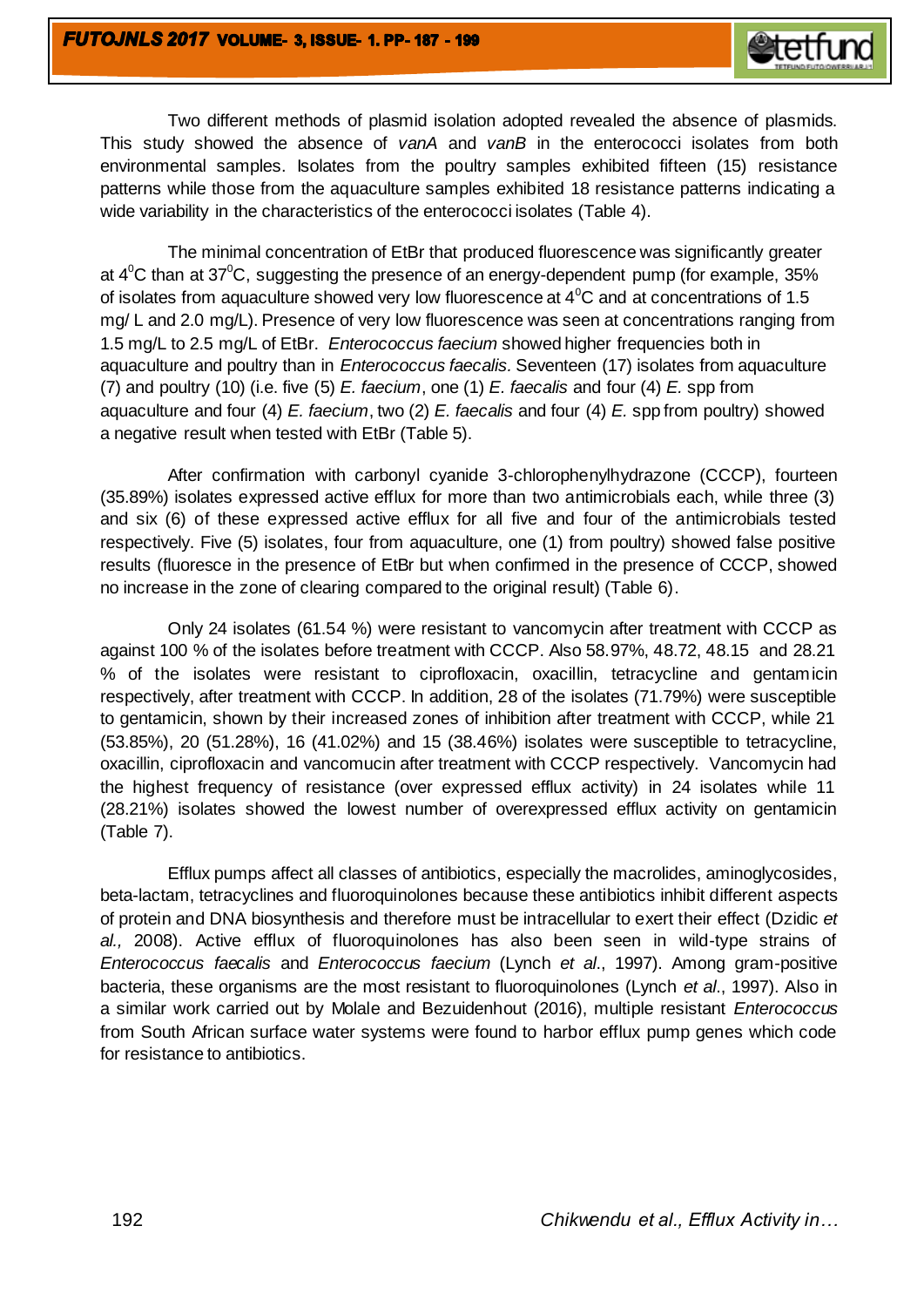



## **Confirmation of efflux activity (zone of inhibition + efflux inhibitor)**

**Figure 1:** Ethidium Bromide (EtBr)-Agar Cartwheel Method Source: Martins *et al*., (2013)

Confirmation with carbonyl cyanide 3-chlorophenylhydrazone (CCCP) showed a rise in the number of isolates with increased zones of clearing of the antibiotics indicating increased susceptibility of the test isolates, with fewer percentage of the isolates still expressing resistance after exposure to CCCP. Carbonyl cyanide 3-chlorophenylhydrazone (CCCP) has an inhibitory effect on efflux activity. This compound confirmed the activity of over-expressed efflux system(s) in the MDR clinical strains identified by this method and this confirmation is important to rule out other factors that may affect fluorescence such as a decrease in the cellular permeability to EtBr (Martins *et al*., 2006). The use of CCCP decreased the resistance level of the isolates. A similar result was also reported by Pasca *et al*. (2005). CCCP could also affect the viability of the microorganisms as reported by Edward *et al*., (2012), who treated isolates with CCCP and discovered complete inhibition of bacterial growth in colonies pretreated with CCCP. Another type of efflux inhibitor, reserpine, was also found to reduce the resistance of clinical *Enterococcus* isolates to flouroquinolones including ciprofloxacin (Jia *et al.,* 2014).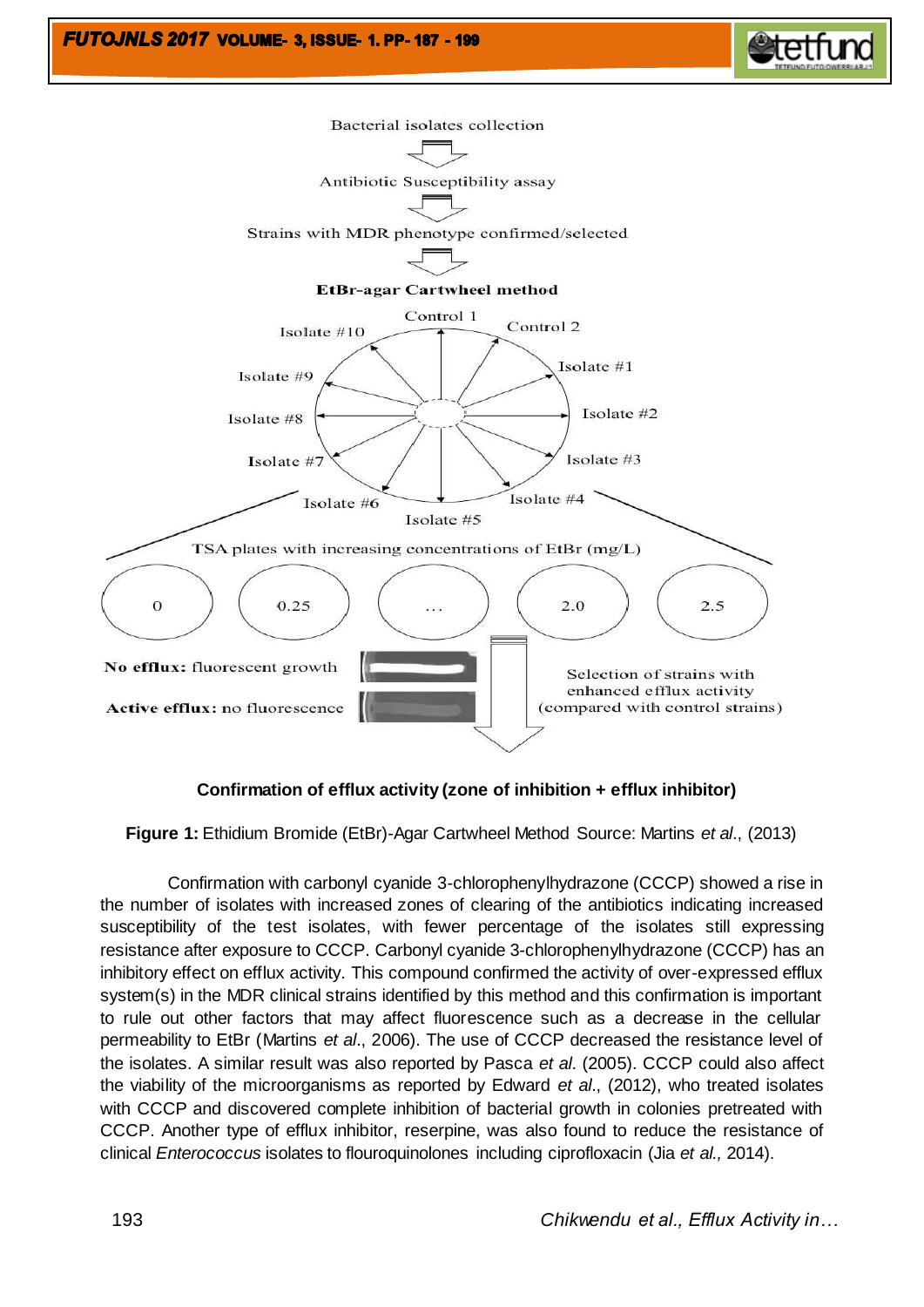

Efflux pumps inhibitors (EPIs) are promising therapeutic agents, as they should restore the activity of standard antibiotics. The efflux pump inhibitor-antibiotic combination is expected to increase the intracellular concentration of antibiotics that are expelled by efflux pumps, decrease the intrinsic bacterial resistance to antibiotics, reverse the acquired resistance associated with efflux pumps overexpression, and reduce the frequency of the emergence of resistant mutant strains (Handzlik *et al*., 2013).

This study indicates a high prevalence of multidrug resistance among enterococci isolated from environmental samples, even in the absence of genes coding for vancomycin resistance. The resistance associated with these environmental isolates was probably due to the presence of active efflux pumps demonstrated by increased susceptibility to test antibiotics, upon exposure of the isolates to an efflux inhibitor. These environmental samples could serve as vehicle to transport these resistant bacteria and genes from animals to humans and become a serious threat to public health. This result can also provide a guide in the development of therapy for the treatment, prevention and control of Enterococcal infections in both humans and animals

| <b>Biochemical Test/</b><br><b>Properties</b> | <b>Enterococcus</b><br><i>faecium</i> | <b>Enterococcus</b><br>faecalis                         | <b>Enterococcus</b><br>spp.          |
|-----------------------------------------------|---------------------------------------|---------------------------------------------------------|--------------------------------------|
| <b>Colony color</b>                           | Reddish-pink                          | Reddish-brown<br>with metallic sheen                    | Reddish-brown<br>with metallic sheen |
| Gram stain                                    | positive                              | positive                                                |                                      |
|                                               |                                       | (cocci in pairs and chains) (cocci in pairs and chains) | (cocci in pairs and chains)          |
| Catalase                                      |                                       |                                                         |                                      |
| Glucose                                       | +                                     | +                                                       | +                                    |
| <b>Sucrose</b>                                | +                                     | +                                                       | ٠                                    |
| <b>Mannitol</b>                               | ÷.                                    | +                                                       | $+/-$                                |
| <b>Maltose</b>                                | ÷.                                    | +                                                       | +                                    |
| <b>Sorbitol</b>                               |                                       | ÷                                                       | $+/-$                                |
| Arabinose                                     | ÷.                                    |                                                         | $+/-$                                |
| Growth at 10 <sup>°</sup> C                   | ÷.                                    | +                                                       | +                                    |
| Growth at 45 <sup>°</sup> C                   | ÷.                                    | +                                                       | +                                    |
| Alpha hemolysis                               | ÷.                                    | ÷                                                       | $+/-$                                |
| <b>Motility</b>                               |                                       |                                                         | $+/-$                                |
| <b>Yellow pigment</b>                         |                                       |                                                         | $+/-$                                |

#### **Table 2: Biochemical tests and characteristics of identified enterococci**

**Table 3: Frequency of different enterococcal species isolated from poultry and** 

**aquaculture sources**

| <b>Species</b>          | No of Isolates (%) |             |              |  |  |  |  |  |  |
|-------------------------|--------------------|-------------|--------------|--|--|--|--|--|--|
|                         | <b>Poultry</b>     | Aquaculture | <b>Total</b> |  |  |  |  |  |  |
|                         | $(n=19)$           | (n=20)      | $(n=39)$     |  |  |  |  |  |  |
| E. faecium              | 12(63.16)          | 5(25.00)    | 17 (43.59)   |  |  |  |  |  |  |
| E. faecalis             | 2(10.53)           | 4(20.00)    | 6(15.38)     |  |  |  |  |  |  |
| <b>Enterococcus</b> spp | 5(26.32)           | 11 (55.00)  | 16 (41.03)   |  |  |  |  |  |  |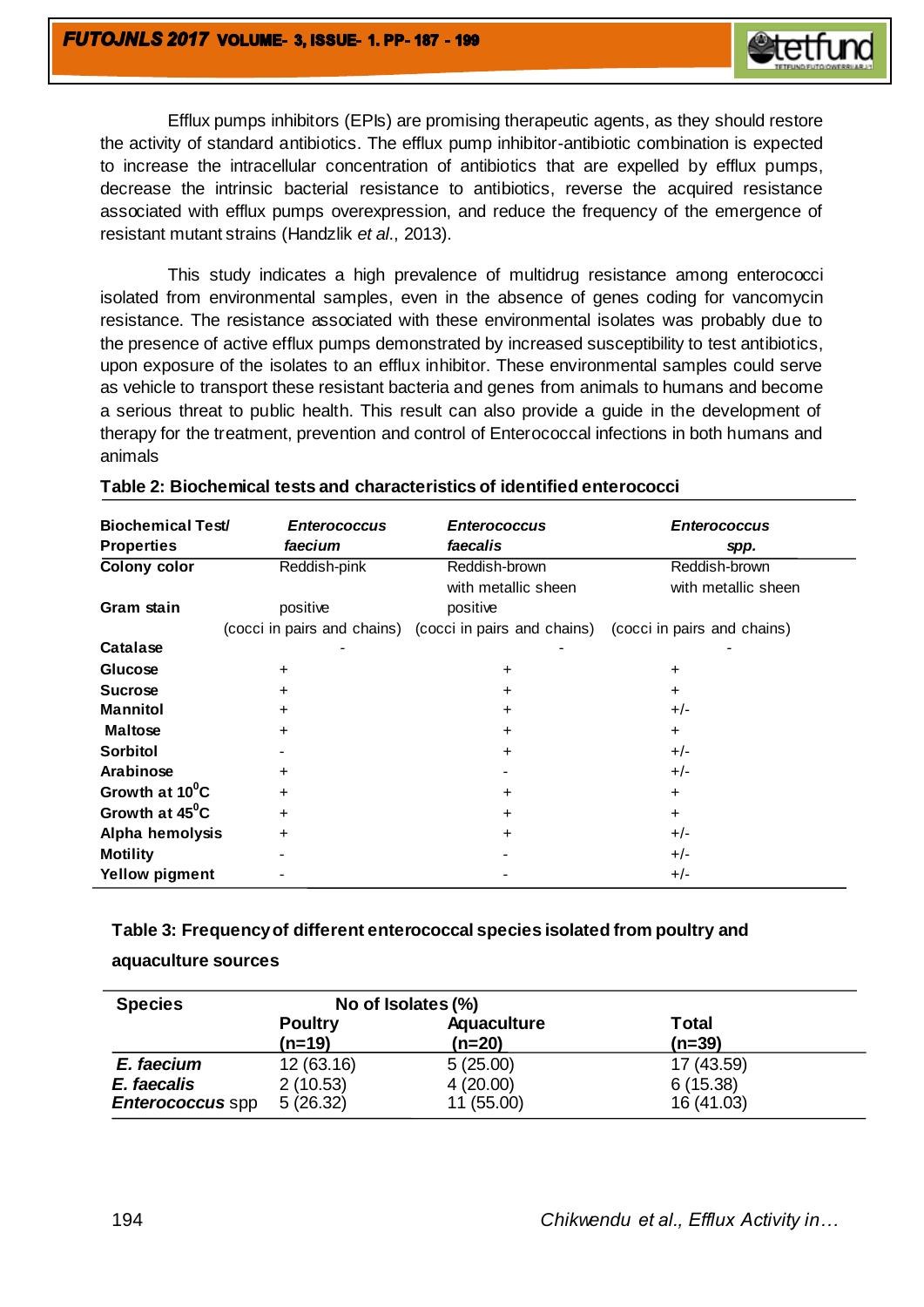

| <b>Isolates Species</b>        |                | <b>Resistance Patterns</b>                    |
|--------------------------------|----------------|-----------------------------------------------|
|                                |                |                                               |
| <b>Poultry</b><br>$\mathbf{1}$ | E. faecium     |                                               |
|                                |                | Pn Kn Te Cp Vn<br>Pn Kn Er Te Q/D St Ge Vn Ox |
| 2                              | , ,            |                                               |
| 3                              | ,,             | Pn Kn Er Te Cp Q/D St Ge Vn Ox                |
| 4                              | ,,             | Pn Kn Er Te Cp Q/D St Ge Vn Ox                |
| 5                              | ,,             | Er Te Cp St Vn Ox                             |
| 6                              | ,,             | Pn Er Vn Ox                                   |
| 7                              | ,,             | Pn Kn Er Te Cp Q/D St Ge Vn Ox                |
| 8                              | ,,             | Pn Kn Er Te Cp Q/D Ge Vn Ox                   |
| 9                              | , ,            | Pn Kn Te Cp Q/D St Ge Vn Ox                   |
| 10                             | , ,            | Kn Er Te Cp Q/D St Ge Vn                      |
| 11                             | , ,            | Kn Er Te Cp Q/D St Vn Ox                      |
| 12                             | ,,             | Pn Kn Er St Vn Ox                             |
| 13                             | E. faecalis    | Kn Er Te Cp Q/D Ge Vn Ox                      |
| 14                             | , ,            | Er Te Cp Q/D Vn Ox                            |
| 15                             | E. spp         | Pn K Te Cp Q/D St Vn Ox                       |
| 16                             | , ,            | Pn Kn Er Te Cp Q/D St Ge Vn Ox                |
| 17                             | , ,            | Te Cp Q/D St Ge Vn                            |
| 18                             | , ,            | Pn Te Cp Q/D St Ge Ox                         |
| 19                             | ,,             | Pn Kn Er Te Cp Q/D St Ge Vn Ox                |
| <b>Isolates</b>                | <b>Species</b> | <b>Resistance Patterns</b>                    |
| <b>Fishpond</b>                |                |                                               |
| A                              | E. faecium     | Pn Kn St Vn Ox                                |
| В                              | ,,             | Pn Kn Er Te Cp Q/D St Ge Vn Ox                |
| С                              | ,,             | Cp Q/D Vn                                     |
| D                              | ,,             | Te Cp Ge Vn Ox                                |
| Ε                              | , ,            | Pn Er Te St Ge Vn Ox                          |
| F                              | E. faecalis    | Pn Kn Er Te Cp Q/D St Ge Vn Ox                |
| G                              | , ,            | Er Q/D St Vn Ox                               |
| н                              | ,,             | Pn Kn Te Cp Q/D Vn                            |
| L                              | ,,             | Pn Er Te Cp Q/D St Ge Vn Ox                   |
| J                              | ,,             | Pn Er Vn Ox                                   |
| Κ<br>E. spp                    |                | Kn Er Cp Q/D Vn Ox                            |
| L                              |                | Vn Ox                                         |
| М                              | ,,             | Pn Er Te Cp Q/D St Vn                         |
| N                              | ,,             | Pn Kn Cp Q/D Ge Vn                            |
| O                              | ,,             | Pn Kn Er Te Cp Q/D St Ge Vn Ox                |
| Ρ                              | ,,             | Pn Kn Er Te Cp Q/D St Ge Vn Ox                |
| Q                              | ,,             | Pn Kn Er Te Q/D St Ge Vn Ox                   |
| R                              | ,,             | Pn Cp St Vn Ox                                |
| S                              |                | ,,<br>Kn Er Te Cp St Ge Vn Ox                 |
|                                | ,,             |                                               |
| Τ                              | ,,             | Vn                                            |

**Table 4: Antimicrobial Resistance Patterns in Enterococci from Poultry and Fishponds**

**Key:** Pn-Penicillin G; Kn-Kanamycin; Er-Erythromycin; Te-Tetracycline; Q/D-Quinupristine/ Dalfopristine; Ge-Gentamicin; St-Streptomycin; Vn-Vancomycin; Cp-Ciprofloxacin; Ox-Oxacillin.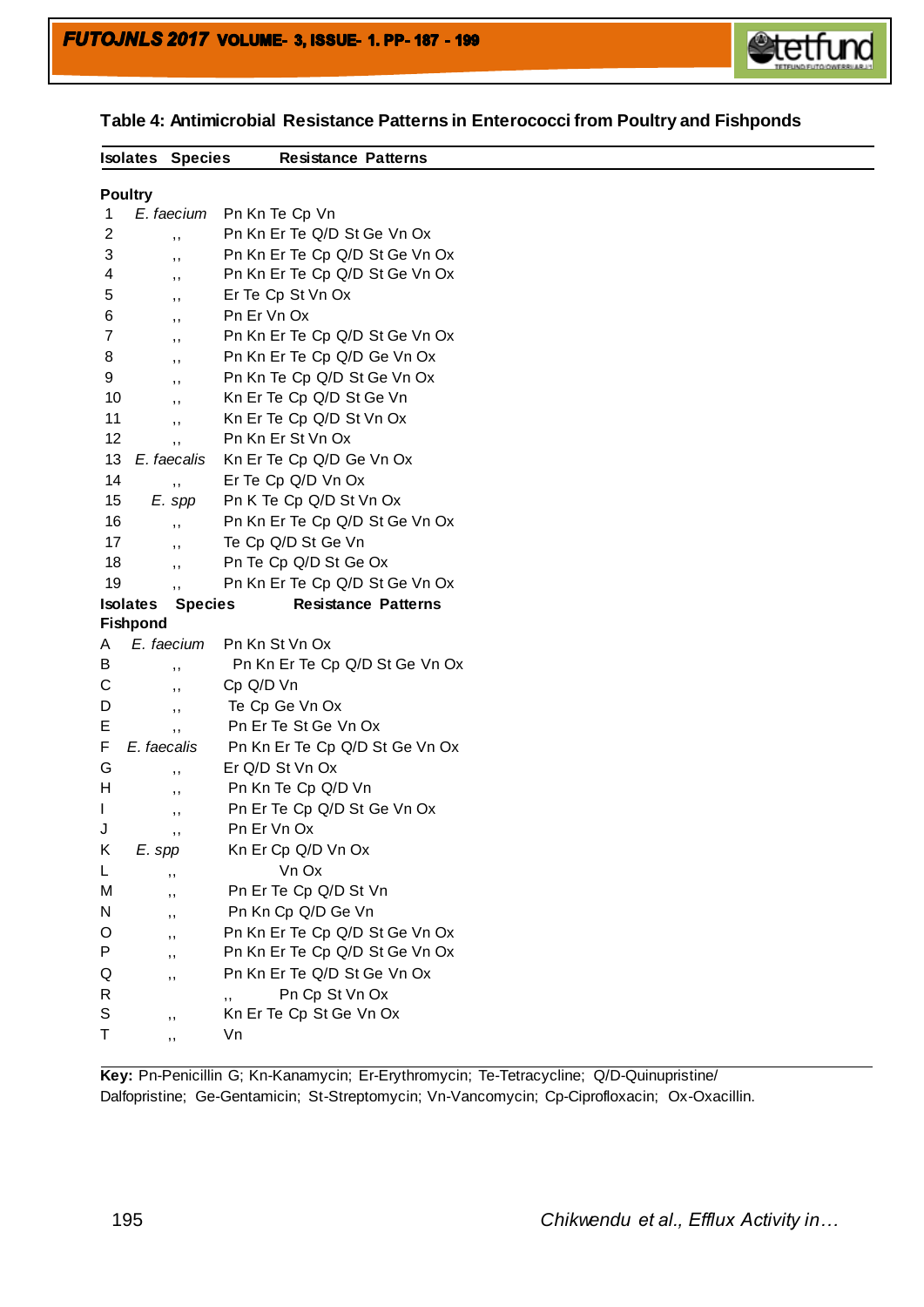

## **Table 5: Frequency of Isolates that showed fluorescence in the presence of Ethidium Bromide (EtBr)**

|                    |                | No of fluorescent isolates (%) |                          |                  |                            |                   |               |  |  |
|--------------------|----------------|--------------------------------|--------------------------|------------------|----------------------------|-------------------|---------------|--|--|
|                    |                |                                |                          |                  | Source of isolate          |                   |               |  |  |
| <b>Temperature</b> | <b>Isolate</b> |                                | <b>Aquaculture</b>       |                  |                            | <b>Poultry</b>    |               |  |  |
| $(^{\circ}C)$      |                |                                | EtBr conc. (mg/l)        |                  |                            | EtBr conc. (mg/l) |               |  |  |
|                    |                | 1.5                            | 2.0                      | $2.5\phantom{0}$ | 1.5                        | 2.0               | $2.5^{\circ}$ |  |  |
|                    | E.<br>faecium  | $(n=5)$                        |                          |                  | (n=12)                     |                   |               |  |  |
| 4                  |                | 2(40.0)                        | 1<br>(20.0)              | 2(40.0)          | 2(16.7)                    | 5<br>(41.7)       | 6(50.0)       |  |  |
| 37                 |                | 0(0.0)                         | (20.0)                   | 1(20.0)          | 2(16.7)                    | 2<br>(16.7)       | 3(25.0)       |  |  |
|                    | E.<br>faecalis | $(n=4)$                        |                          |                  | $(n=2)$                    |                   |               |  |  |
| 4                  |                | 3(75.0)                        | 0(0.0)                   | 0(0.0)           | 0(0.0)                     | 0(0.0)            | 0(0.0)        |  |  |
| 37                 |                | 0(0.0)                         | 0(0.0)                   | 0(0.0)           | 0(0.0)                     | 0(0.0)            | 0(0.0)        |  |  |
|                    | E. sp          | $(n=11)$                       |                          |                  | $(n=5)$                    |                   |               |  |  |
| 4                  |                | 2(18.2)                        | 5<br>(45.5)              | 2(18.2)          | 0(0.0)                     | 0(0.0)            | 1(20.0)       |  |  |
| 37                 |                | 0(0.0)                         | 1(9.1)                   | 2(18.2)          | 0(0.0)                     | 1<br>(20.0)       | 1(20.0)       |  |  |
|                    | <b>Total</b>   | Aquacultur<br>e (n=20)         |                          |                  | <b>Poultry</b><br>$(n=19)$ |                   |               |  |  |
| 4                  |                | 7(35.0)                        | $\overline{7}$<br>(35.0) | 4(20.0)          | 2(10.5)                    | 5<br>(26.3)       | 4(21.1)       |  |  |
| 37                 |                | 0(0.0)                         | $\overline{2}$<br>(10.0) | 3(15.0)          | 2(10.5)                    | 3<br>(15.8)       | 7(36.8)       |  |  |

## **Table 7: Susceptibility of test enterococci isolates to antibiotics before and after treatment with CCCP**

| <b>Antibiotics</b> | No of resistant enterococci isolates (%) |                                   |                   |                            |                   |               |  |  |  |  |
|--------------------|------------------------------------------|-----------------------------------|-------------------|----------------------------|-------------------|---------------|--|--|--|--|
|                    |                                          | <b>Before treatment with CCCP</b> |                   | After treatment with CCCP  |                   |               |  |  |  |  |
|                    | <b>Poultry</b><br>(n=19)                 | <b>Aquaculture</b><br>$(n=20)$    | Total<br>$(n=39)$ | <b>Poultry</b><br>$(n=19)$ | Total<br>$(n=39)$ |               |  |  |  |  |
| Vancomycin         | 19 (100)                                 | 20 (100)                          | 39 (100.0)        | 12(63.16)                  | 12(60.0)          | 24<br>(61.54) |  |  |  |  |
| Ofloxacin          | 16 (84.21)                               | 13 (65.0)                         | 29(74.36)         | 15 (78.95)                 | 8(40.0)           | 23<br>(58.97) |  |  |  |  |
| Oxacillin          | 16 (84.21)                               | 14 (70.0)                         | 30 (76.92)        | 9(47.37)                   | 10(50.0)          | 19<br>(48.72) |  |  |  |  |
| Tetracycline       | 17 (89.47)                               | 12(60.0)                          | 29 (74.36)        | 13 (68.42)                 | 5(25.0)           | 18<br>(48.15) |  |  |  |  |
| Gentamicin         | 12 (63.16)                               | 11 (55.0)                         | 23 (58.97)        | 7 (36.84)                  | 4(20.0)           | 11<br>(28.21) |  |  |  |  |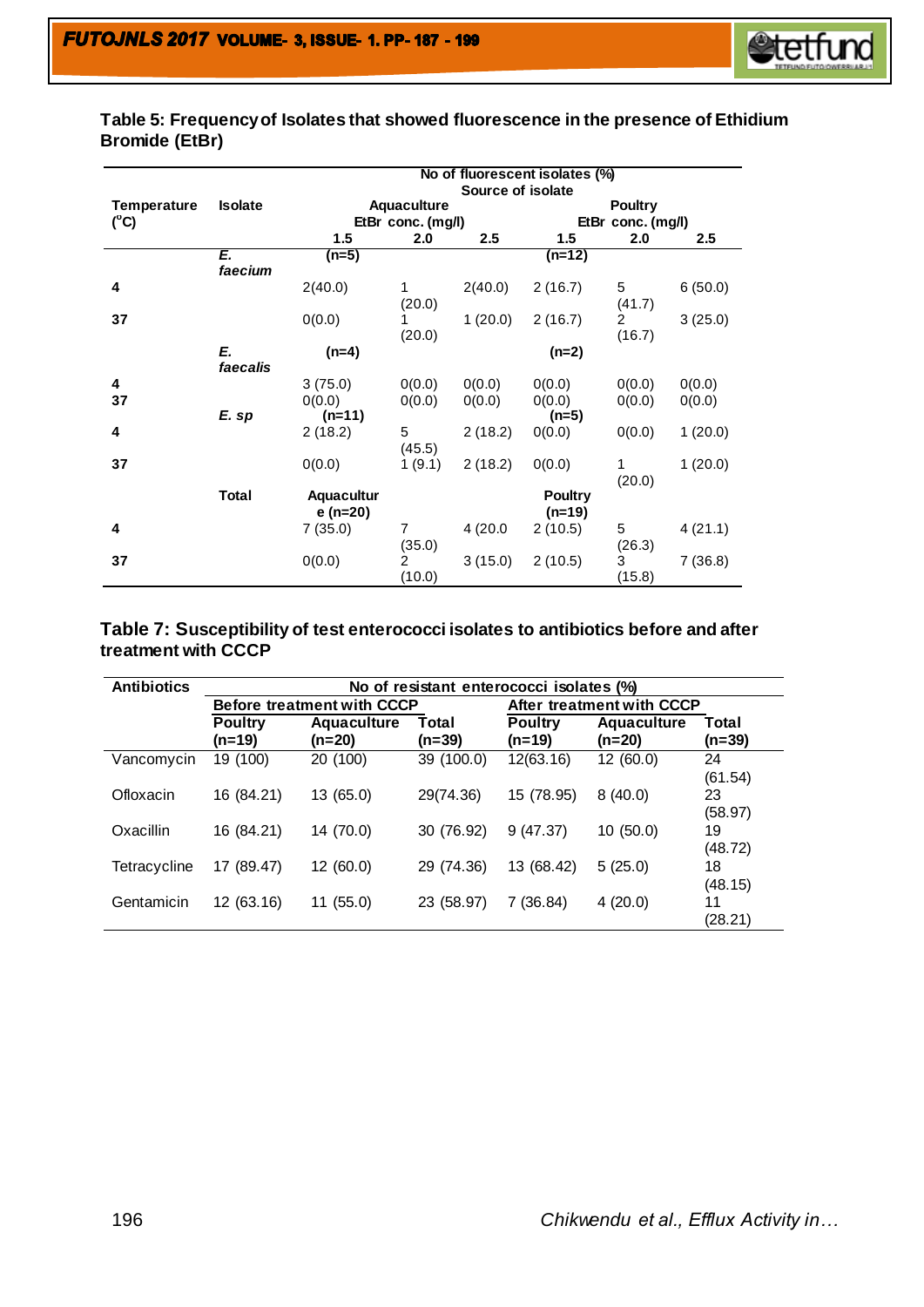

| <b>Isolate</b> | Source                  |           | Conc. of EtBr (mg/L)<br><b>Confirmation test with CCCP</b><br>and antibiotics |                |                         |                |           |           | Remark    |           |           |           |                                             |
|----------------|-------------------------|-----------|-------------------------------------------------------------------------------|----------------|-------------------------|----------------|-----------|-----------|-----------|-----------|-----------|-----------|---------------------------------------------|
|                |                         | 1.5<br>37 | $\overline{\mathbf{4}}$                                                       | 2.0<br>37      | $\overline{\mathbf{4}}$ | 2.5<br>37      | 4         | Van       | Tet       | Cip       | Gen       | Oxa       |                                             |
| Α              | Aquaculture             |           | $\blacksquare$                                                                | $\blacksquare$ | $\overline{+}$          | $\overline{a}$ |           |           |           |           |           |           | false positive                              |
| B              |                         |           | $\ddot{}$                                                                     | $\ddot{}$      | $\ddot{}$               | $\ddot{}$      | $\ddot{}$ | $\ddot{}$ | $\ddot{}$ | $\ddot{}$ | $\ddot{}$ |           | efflux systemon van, tet,<br>cip, &gen      |
| E              | $\epsilon$              |           | $\ddot{}$                                                                     |                |                         |                | $\ddot{}$ |           |           |           |           |           | false positive                              |
| F              |                         |           | $\ddot{}$                                                                     |                |                         |                |           | $\ddot{}$ | ÷.        |           |           |           | efflux systemon van, tet,<br>&gen           |
| G              | $\alpha$                |           | $\ddot{}$                                                                     |                |                         |                |           |           |           |           |           |           | false positive                              |
|                |                         |           | $\ddot{}$                                                                     |                |                         |                |           | $\ddot{}$ | $\ddot{}$ |           | $\ddot{}$ |           | efflux systemon van, tet,<br>&gen           |
| J              | $\alpha$                |           | $\ddot{}$                                                                     |                | $\ddot{}$               |                |           | $\ddot{}$ | $\ddot{}$ | $\ddot{}$ |           | $\ddot{}$ | efflux systemon van, tet,<br>cip, gen & oxa |
| K              | $\epsilon$              |           |                                                                               |                | $\ddot{}$               |                | $\ddot{}$ | +         | ÷         | $\ddot{}$ | +         | +         | efflux systemon van, tet,<br>cip, gen & oxa |
| L              | $\mathfrak{a}$          |           |                                                                               |                |                         |                | $\ddot{}$ | $\ddot{}$ |           |           |           | $\ddot{}$ | efflux system on van &<br>oxa               |
| M              | $\epsilon$              |           | Ł                                                                             |                |                         |                |           | +         |           | ÷         | ÷         |           | efflux systemon van, tet,<br>cip, &gen      |
| N              | $\alpha$                |           |                                                                               |                | $\ddot{}$               |                |           |           |           | ÷         | +         |           | efflux systemon van, tet,<br>cip, &gen      |
| R              | £                       |           |                                                                               | $\ddot{}$      | $\ddot{}$               |                |           |           |           |           |           | $\pmb{+}$ | efflux system on oxa                        |
| Т              |                         |           |                                                                               |                |                         | $\pmb{+}$      |           |           |           |           |           |           | false positive                              |
| $\overline{c}$ | Poultry                 |           |                                                                               |                | $\ddot{}$               |                | $\ddot{}$ | $\ddot{}$ |           |           | $\ddot{}$ | $\pmb{+}$ | efflux systemon van, tet,<br>gen & oxa      |
| 4              | $\alpha$                |           |                                                                               |                | $\ddot{}$               |                | $\ddot{}$ | $\ddot{}$ | ÷         |           | $\ddot{}$ | $\ddot{}$ | efflux systemon van, tet,<br>gen & oxa      |
| 5              |                         |           |                                                                               |                | $\ddot{}$               |                |           |           |           |           |           |           | false positive                              |
| 6              |                         | $\ddot{}$ | $\ddot{}$                                                                     | $\ddot{}$      | $\ddot{}$               |                | $\ddot{}$ | $\ddot{}$ |           |           |           | +         | efflux system on van &<br>oxa               |
| $\overline{7}$ | ££                      |           |                                                                               |                |                         |                |           |           |           |           |           | $\ddot{}$ | efflux system on van,<br>gen & oxa          |
| 8              | $\epsilon$              |           |                                                                               |                |                         | $\ddot{}$      |           | +         |           |           | +         | +         | efflux systemon van, tet,<br>gen & oxa      |
| 11             | £                       |           |                                                                               |                |                         |                | $\ddot{}$ | +         |           |           |           |           | efflux system on van                        |
| 12             | ts.                     |           |                                                                               |                |                         | $\ddot{}$      | $\ddot{}$ |           |           |           |           | $\ddot{}$ | efflux system on oxa                        |
| 16             | $\overline{\mathbf{a}}$ |           |                                                                               |                |                         |                |           |           |           |           |           |           | efflux systemon van, tet,<br>cip, gen & oxa |

#### **Table 6: Confirmation of efflux activity with CCCP and antibiotics**

**Key:** Tet-Tetracycline; Gen-Gentamicin; Van-Vancomycin; Cip-Ciprofloxacin; Oxa-Oxacillin; CCCP-Carbonyl cyanide 3-chlorophenylhydrazone; EtBr- Ethidium Bromide

#### **References**

- Anthony, E., Bogaard, V. & Stobberingh, E. E. (2000). Epidemiology of resistance to antibiotics links between animals and humans. *Int. J. Antimicrobial Agents*., 14, 327- 335.
- Ash, D. L. & Page, A. F. (2010). Microvolume quantification of nucleic acids in molecular diagnostics. Thermo Fisher Scientific NanoDrop Products. Wilmington, DE USA.
- Bauer, A. W., Kirby, W. M. M., Sherris, J. C. & Turk, M. (1966). Antibiotic susceptibility testing by a standardized single disc method. *Amer. J. Clin. Pathol*., 45, 493-496.
- Chikwendu, C. I., Ikemeh, C. O., Egbadon, E. O. & Amadi, E. S. (2017). Antimicrobial resistant enterococci isolated from aquaculture. *Nig. J. Microbiol,* 31(1), 3775 – 3781.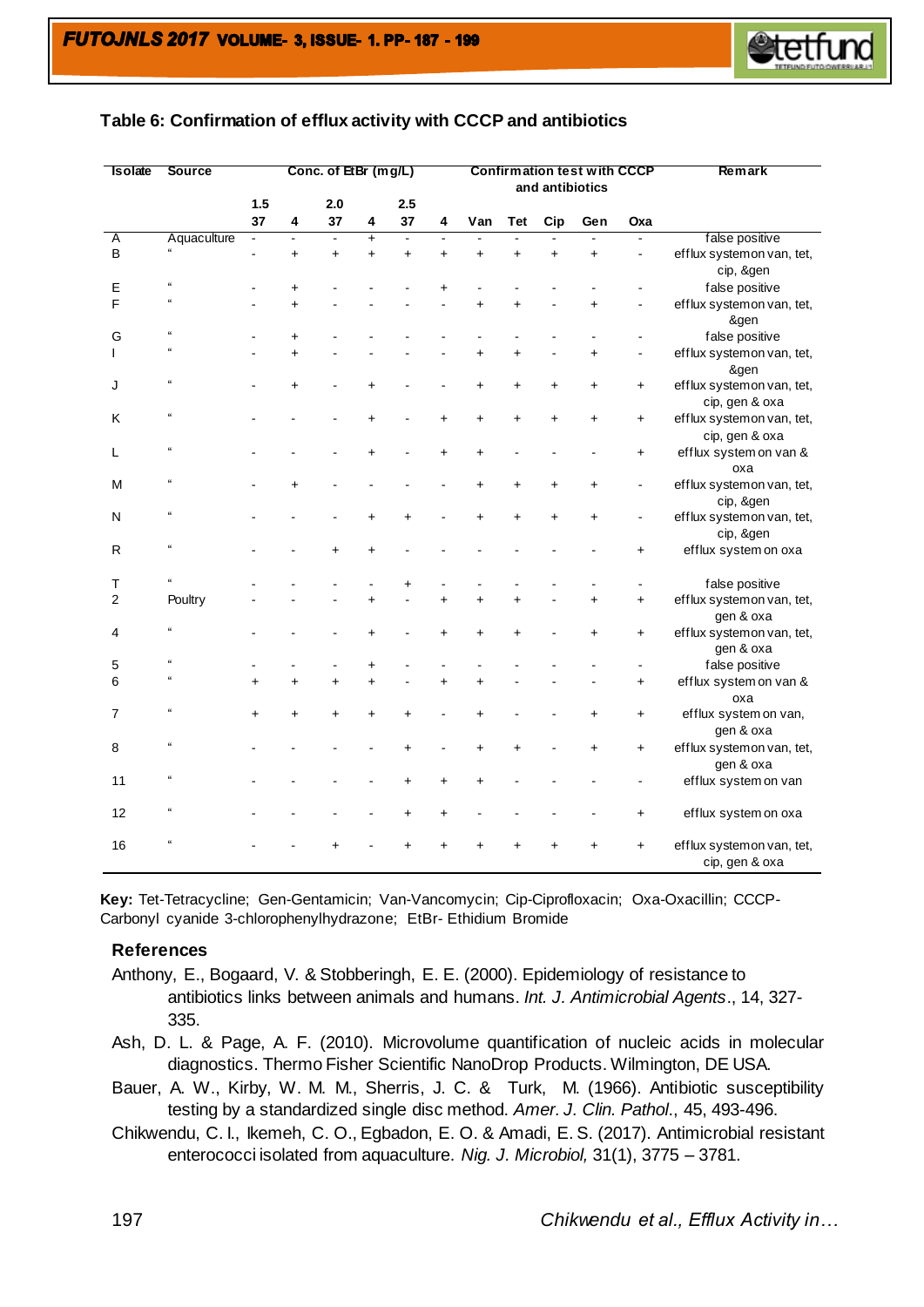

- Clinical and Laboratory Standards Institute- CLSI (2007). Performance Standards for Antimicrobial Susceptibility Testing. Seventeenth Informational Supplement. *M100-S17*, 27(1), 1-182.
- D'Azevedo, P. A., Aline de Souza, K. S., Furtado, G. H. C., Xavier, G. B., Pignatari, A. C. C. & Titze-de-Almeida, R. (2009). Rapid detection of Vancomycin-Resistant Enterococci (VRE) in rectal samples from patients admitted to intensive care units. *Braz. J. Infect. Dis.* 13(4), 289-293.
- Dzidic, S., Suskovic, J. & Kos, B*.* (2008). Antibiotic resistance mechanisms in bacteria: Biochemical and genetic aspects. *Food Technol. Biotechnol.* 46 (1), 11-21.
- Edward, A., Melchias, G., Visvanathan, D., Soni, P. K. & Ajithan, C. (2012).Role of efflux pumps in affording organic solvent tolerance to bacterial strains from petroleum contaminated soil. *Middle-East J Sci Res.,* 12(1), 80-87.
- Ehrenfeld, E. E. & Clewell, D. B. (1987). Transfer functions of the *Streptococcus faecalis* plasmid *pAD1:* Organization of plasmid DNA encoding response to sex pheromone. *J. Bacteriol*., 169(8), 3473-3481.
- Handzlik, J., Matys, A. & Kieć-Kononowicz, K. (2013). Review *on* recent advances in multidrug resistance (MDR) efflux pump inhibitors of Gram-positive bacteria *S. aureus. Antibiotics.* 2, 28-45.
- Ikemeh, C. O., Chikwendu, C. I. & Amadi, E. S. (2015). Antimicrobial resistance in e*nterococcus* isolated from poultry in Owerri, Imo State, Nigeria. *Nig. J. Microbiol.* 28, 2860-2871*.*
- Jia, W., Li, G. & Wang, W. (2014). Prevalence and antimicrobial resistance of *Enterococcus* species: A hospital based study in China. *Int. J. Environ. Res. Public Health.*11, 3424- 3442
- Kumar, S. & Varela, M. F. (2012). Biochemistry of bacterial multidrug efflux pumps. *Int. J. Mol. Sci.,* 13, 4484-4495.
- Lukasova, J. & Sustackova, (2003). A. Review article on enterococci and antibiotic resistance. *Acta Vet Brno*. 72, 315-323.
- Lynch, C., Courvalin, P. & Nikaido, H. (1997). Active efflux of antimicrobial agents in wild-type strains of enterococci. *Antimicrob. Agent Chemother*., 41, 869-871.
- Mac, K., Wichmann-Schauer, H., Peters, J. & Ellerbroek, L. (2003). Species identification and detection of vancomycin resistance genes in Enterococci of animal origin by multiplex PCR. *Int. J. Food Microbiol.,* 88: 305-309.
- [Manero,](file://sites/entrez) A. & [Blanch,](file://sites/entrez) A. R. **(**1999**).** Identification of *Enterococcus* spp. with a biochemical key**.** *Appl. Environ. Microbiol*. 65(10), 4425-4430.
- [Martins,](http://martins.m.lib.bioinfo.pl/auth:Martins,M) M., [Santos,](http://santos.b.lib.bioinfo.pl/auth:Santos,B) B., [Martins,](http://martins.a.lib.bioinfo.pl/auth:Martins,A) A., [Viveiros,](http://viveiros.m.lib.bioinfo.pl/auth:Viveiros,M) M., [Couto,](http://couto.i.lib.bioinfo.pl/auth:Couto,I) I., [Cruz,](http://cruz.a.lib.bioinfo.pl/auth:Cruz,A) A., [Pagès,](http://pag.s.jm.lib.bioinfo.pl/auth:Pagès,JM) J. M., [Molnar,](http://molnar.j.lib.bioinfo.pl/auth:Molnar,J) J., [Fanning,](http://fanning.s.lib.bioinfo.pl/auth:Fanning,S) S. & [Amaral,](http://amaral.l.lib.bioinfo.pl/auth:Amaral,L) L. (2006). [An Instrument-free method for the](http://lib.bioinfo.pl/pmid:17091774)  [demonstration of efflux pump activity of bacteria](http://lib.bioinfo.pl/pmid:17091774) *in Vivo*[. 20 \(5\), 657-64.](http://lib.bioinfo.pl/pmid/journal/In%20Vivo)
- Martins, M., McCusker, M. P., Viveiros, M., Couto, I., Fanning, S., Pagès, J.M. & Amaral L. (2013). A simple method for assessment of MDR bacteria for over-expressed efflux pumps. *Open Microbiol J.,* 7 (Suppl 1-M6), 72-82.
- Molale, L. G. & Bezuidenhout, C. C. (2016). Antibiotic resistance, efflux pump genes and virulence determinants in *Enterococcus* spp. from surface water systems. *Environ. Sci. Pollut. Res. Int.* 23(21), 21501-21510
- Miller, W. R., Munita, J. M. & Arias, C. A. (2014). Mechanisms of antibiotic resistance in enterococci. *Expert Rev. Anti. Infect. Ther.* 12(10), 1221-1236
- Mullis, K. B. (1990). The unusual origin of the Polymerase Chain Reaction. *Sci Amer*. 262, 56- 65